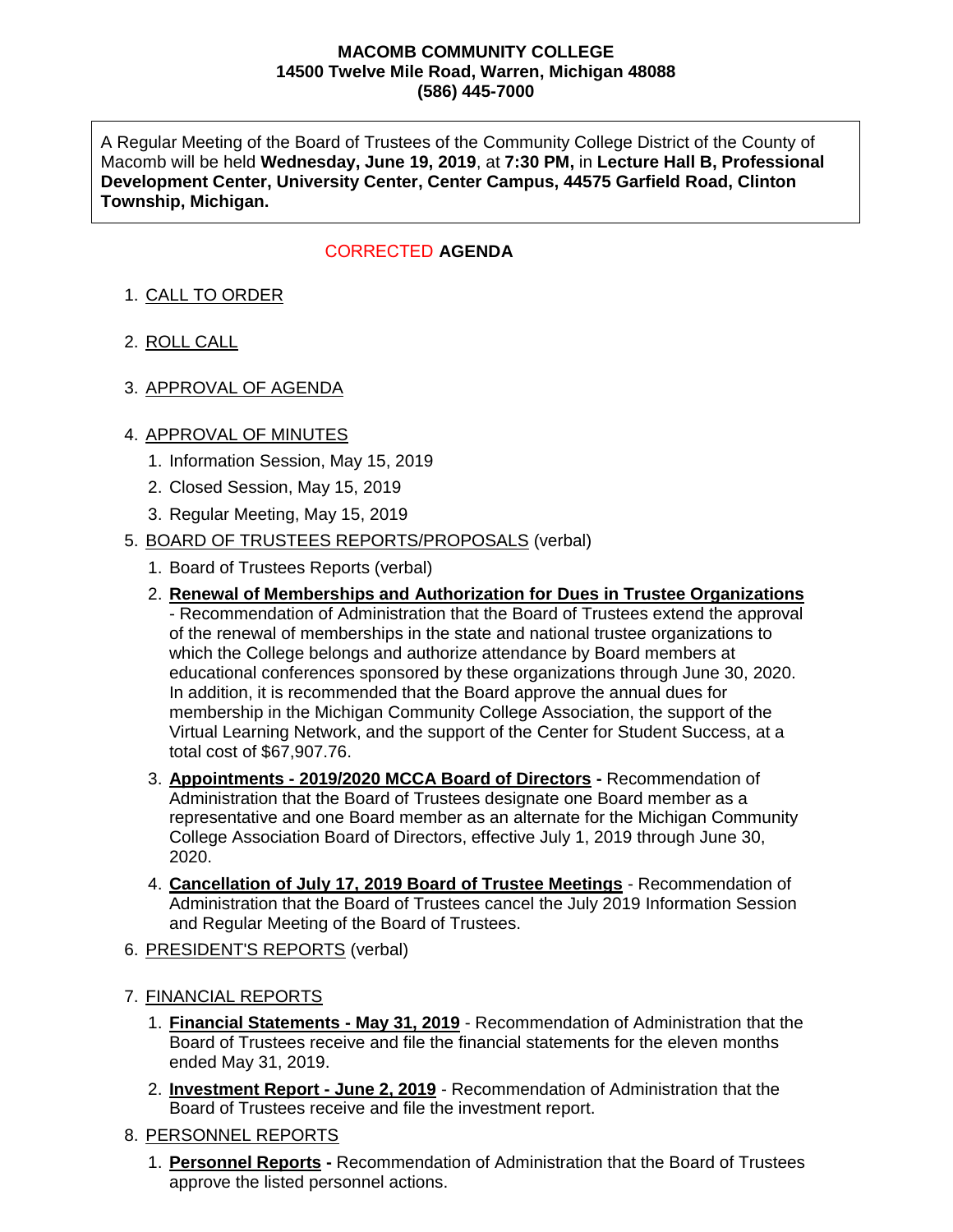- A. Patrick Rouse, WCE Director, Engineering and Advanced Technology
- B. Andrea Shaw, Associate Dean of Health and Human Services
- C. Nicole Hutchings, Director of Personnel, NBU
- D. Marcus Weldon, Director, HVAC System Operations
- E. Heidi Schick, Instructor of Business Communications
- F. Leigh Krizek, Instructor of English
- G. Jenna Gerds, Instructor of English
- H. Instructor of Law Enforcement, Legal (Name included in the Personnel Report)
- I. Kimberly Kennedy, Instructor of Nursing
- J. Jonathan Schemke, Instructor of Physics
- K. Kathleen Gerus, Instructor of Sociology
- 2. **Designation of Emeritus Status** Recommendation of Administration that the Board of Trustees confer the appropriate emeritus title on the retiree(s) listed in this report.
- 3. **Tentative Agreement with AFSCME Council 25, Local 2172-15 (ASP)** Recommendation of Administration that the Board of Trustees adopt the tentative agreement as the Collective Bargaining Agreement with AFSCME Council 25, Local 2172.15 (ASP) commencing on July 1, 2019 and terminating on June 30, 2022.
- 4. **Tentative Agreement with AFSCME 2172.16 - (Part Time Support Staff)** Recommendation of Administration that the Board of Trustees adopt the tentative agreement as the Collective Bargaining Agreement with AFSCME 1272.16 commencing on July 1, 2019 and terminating on June 30, 2022.
- 5. **Tentative Agreement with Police Officers Labor Council (POLC)** Recommendation of Administration that the Board of Trustees adopt the tentative agreement as the Collective Bargaining Agreement with the Police Officers Labor Council (POLC) commencing on July 1, 2019 and terminating on June 30, 2022.
- 9. AUDIENCE PARTICIPATION (verbal)
- 10. REPORTS OF ADMINISTRATION INFORMATION ITEMS
	- 1. **National Science Foundation: Resource Center for Advanced Automotive Technology (RCAAT) – Contract with Wayne State University** - Recommendation of Administration that the Board of Trustees receive and file the information report.
- 11. REPORTS OF ADMINISTRATION ACTION ITEMS
	- 1. **Donations - May 31, 2019** Recommendation of Administration that the donations listed be acknowledged by the College, with thanks.
	- 2. Change Orders (none)
	- 3. Authorization for Purchases
		- A. **Microsoft Enrollment for Education Solutions License Renewal**-Recommendation of Administration that the Board of Trustees renew its institutional Microsoft software licensing subscription for three (3) years in an amount not to exceed \$501,630 from Softchoice, Inc. of Chicago, IL.
		- B. **Replacement Multi-Media Projectors** Recommendation of Administration that the Board of Trustees approve the purchase of four Epson Laser Projectors from Digital Age Technologies of Davison, MI for \$88,443, the lowest qualified bidder meeting College specifications.
	- 4. **Approval of Grant Submission to Michigan Council for Arts and Cultural**